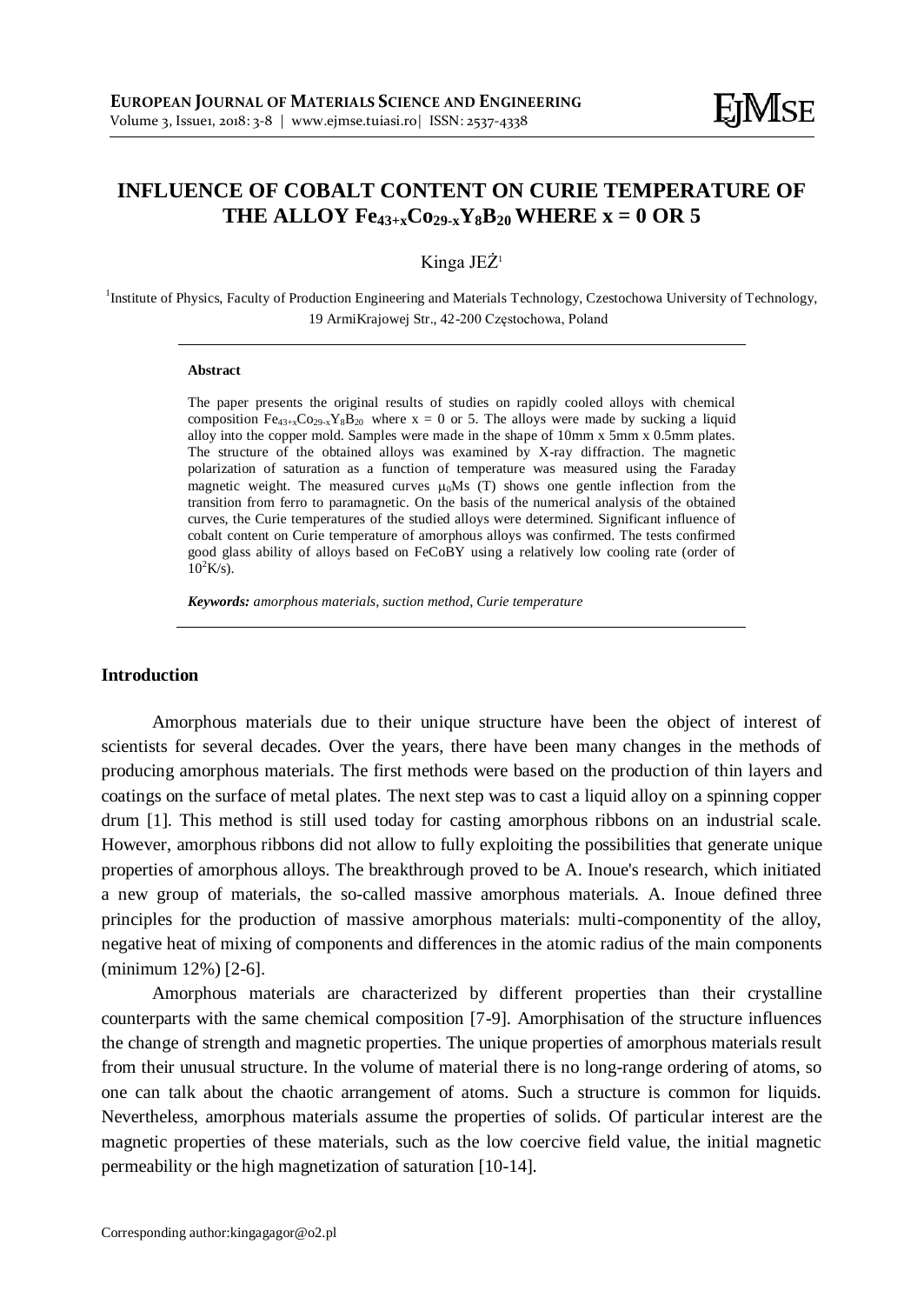The so-called magnetically soft properties of amorphous alloys enable their applications in the electrotechnical industry. It should be mentioned that amorphous alloys are used as starting material for the production of nanocrystalline materials. Grains of crystalline phases with nanometric dimensions can significantly improve the magnetic properties of the materials produced [15-18]. An important parameter determining the possibility of using amorphous materials is the Curie temperature. Above this temperature, the ferromagnetic properties change to paramegnistic.

The purpose of this work was to create an amorphous alloy with the chemical composition  $Fe43+xCo29-xY8B20$  where  $x = 0$  or 5 by suction and to study the effect of change in the cobalt content in the alloy on the structure of the material produced and on the Curie temperature of the amorphous matrix.

## **Studied material**

An alloy with a chemical composition  $Fe_{43+x}Co_{29-x}Y_8B_{20}$  was designated for research where x  $= 0$  or 5. Alloyed components were weighed with an accuracy of 0.001 grams. The elements used to create a polycrystalline ingot were characterized by a high degree of purity that is above 99.99%. The material was weighed in a quantity of 10 grams per alloy. The polycrystalline ingot was produced by the arc method. The melting process was carried out on a copper water-cooled plate. The alloy components and pure titanium were placed in the appropriate hollow plates. The batch melting process takes place after the working chamber is pumped out of the air. After reaching a high vacuum, the chamber is subjected to an inert gas, after which a high vacuum is again produced. In this way, high purity of the atmosphere prevailing in the working chamber during the melting of the charge is ensured. Argon is injected into the working chamber in the atmosphere, which the whole process is carried out. Prior to the start of the solidification process, pure titanium is melted. The aim of this treatment is to capture the remaining pollutants in the chamber (in particular oxygen) affecting the composition of the ingot being produced and directly to the chance of obtaining an amorphous structure in the proper process of rapid cooling of the liquid alloy. A very important stage in the production of the ingot is its first remelting. Too fast arcing over the batch can cause the alloy components to scatter over the working chamber, which can affect the chemical composition of the ingot. After making the first melt, the polycrystalline ingot is turned over to the other side by means of a manipulator and remelted again. This process is repeated several times in order to obtain a high uniformity of the ingot structure. Each time before the melting process, pure titanium is melted.

After cleaning of external impurities, the polycrystalline ingot was crushed to smaller elements. Pieces of ingot were placed in hollows on a copper plate along with pure titanium. Figure 1 shows a schematic diagram of the device for producing amorphous alloys by suction.

The production of the amorphous alloy takes place in a similar procedure as during the production of a polycrystalline ingot. A high vacuum is produced in the working chamber, followed by argon flushing. After the next pump down cycle, argon is injected into the chamber in the atmosphere where the liquid alloy is sucked into the water-cooled copper mold. Before melting the batch, pure titanium is melted, which affects the purity of the material obtained and, consequently, a greater chance of obtaining an amorphous structure. In the presented solution, it is possible to cast three alloys at the same time, which significantly affects the rate of production of amorphous alloys. The polycrystalline ingot is melted by means of an electric arc.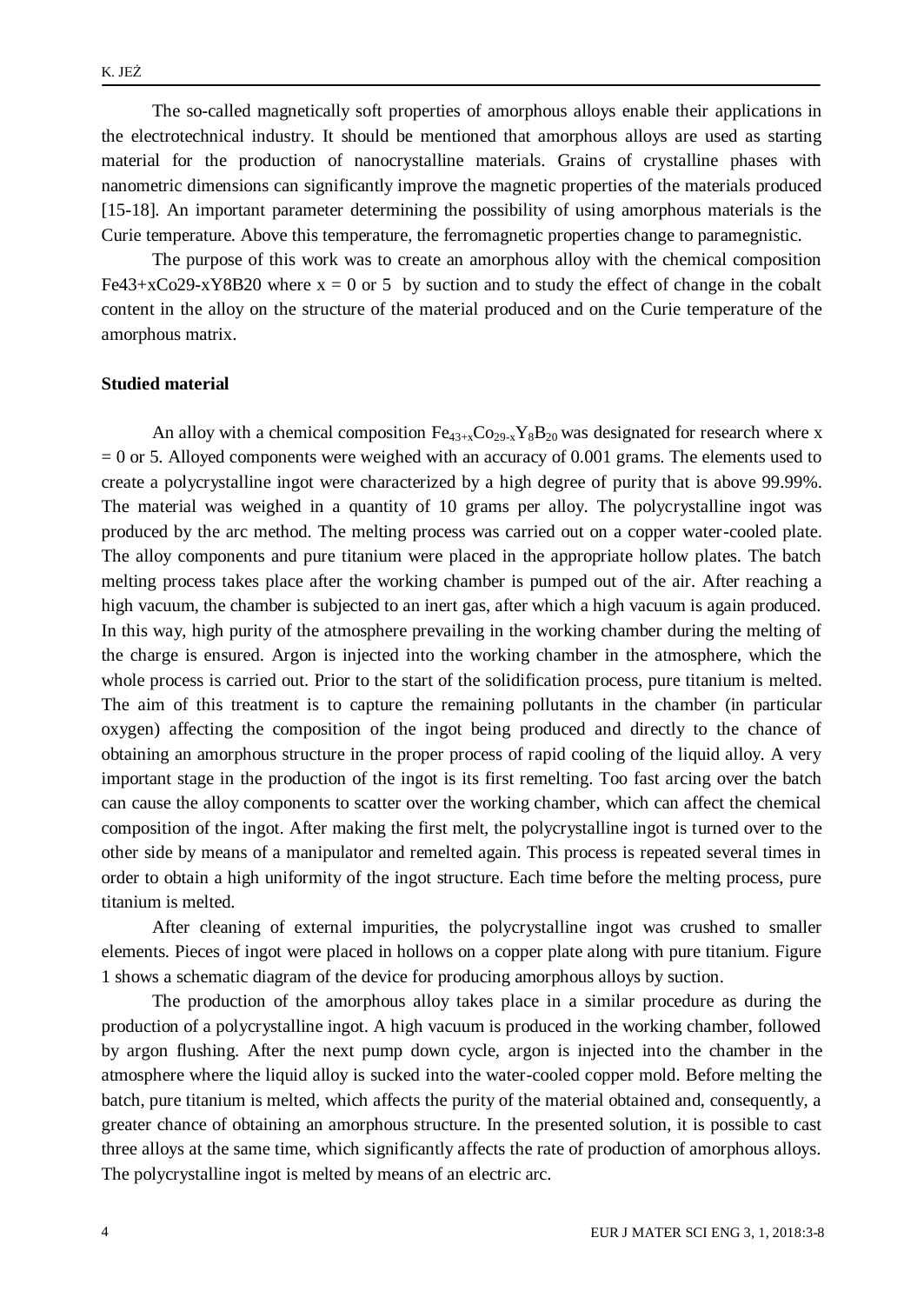Once the right consistency has been achieved, the liquid alloy is sucked into the copper mold by means of a pump system and valves. The molds used allow casting of the alloy in the form of bars, cores or tiles, as in this case. The produced alloys are 10mm x 5mm x 0.5mm.



**Fig. 1.** Scheme of making amorphous materials by suction casting: a) top view, b) side view

The structure of the obtained material was examined using X-ray diffraction, while the magnetic polarization as a function of temperature was measured using the Faraday magnetic balance.

#### **Experiments**

Figure 2 contains X-ray diffractograms for the tested alloys. The study was carried out with the Brucker model Advanced 8 (CuK $\alpha$  X-ray tube). Diffraction measurements were made from the angle of 2Θ from 30° to 100° by irradiating samples of 7 seconds per measuring step (0.02°). The measurement was carried out for the alloy in powder form.

The measured diffractograms are similar. Only the broad maximum called the amorphous hall was recorded. This indicates the chaotic distribution of atoms in the volume of the alloy. Lack of distinct other peaks suggests obtaining an amorphous structure in the produced materials. The measured diffractograms differ only with the intensity of the wide maximum. This shows differences in the degree of ordering the amorphous structure. A higher intensity peak was recorded for the alloy with higher cobalt content at the expense of iron.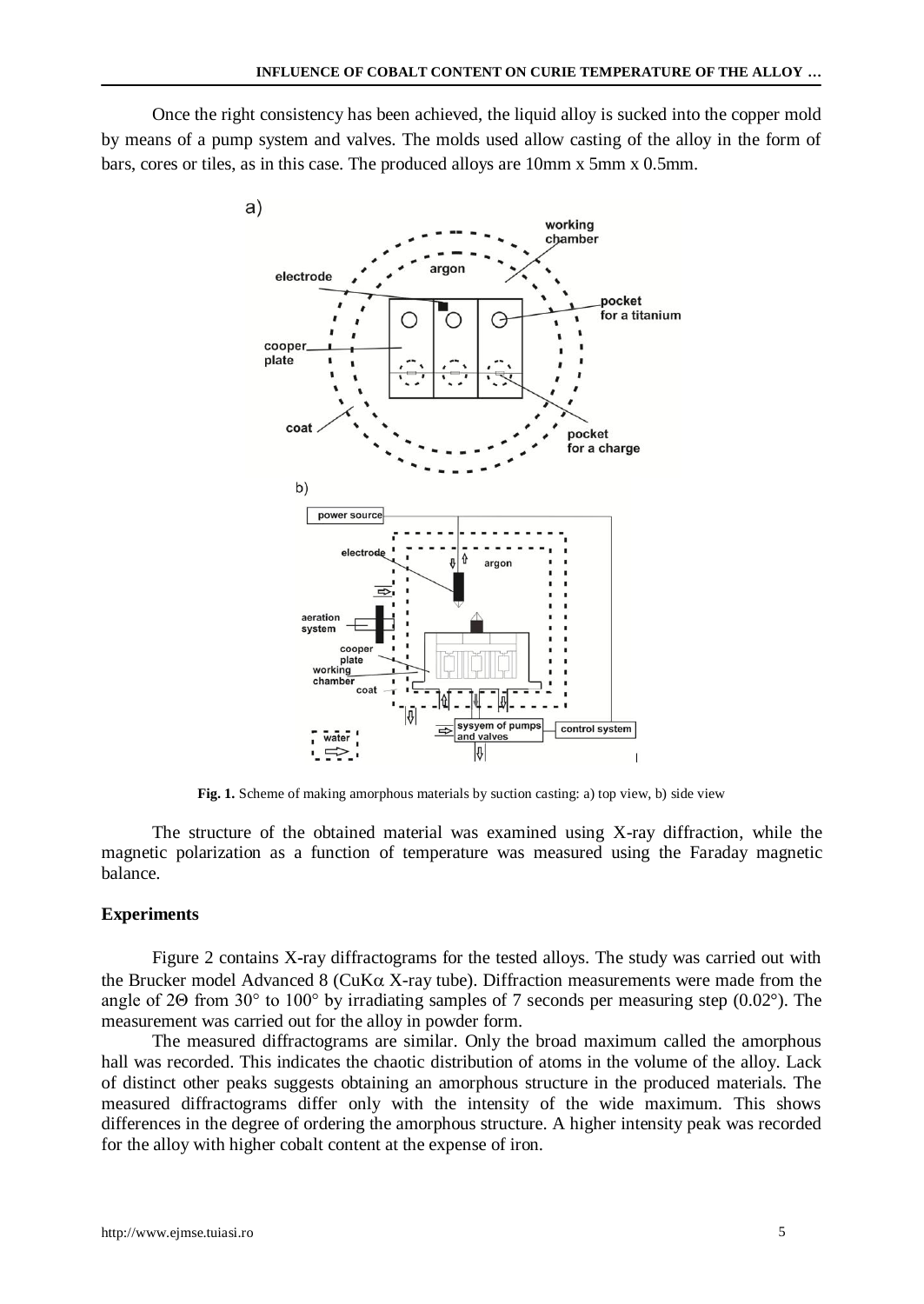Figure 3 presents reduced magnetic saturation polarization curves for the tested alloys. The measurement of the magnetic saturation polarization was carried out with the Faraday magnetic weight for the temperature range from 350 K to 850 K.



**Fig. 2.** XRD diffractograms for alloys in the form of powder made by suction in the form of plates with a thickness of 0.5 mm:  $Fe_{43}Co_{29}Y_8B_{20}$  b)  $Fe_{48}Co_{24}Y_8B_{20}$ 



**Fig. 3.** Thermomagnetic curves for test alloy samples in solidified state as a powder for alloys produced by suction: a) Fe43Co29Y8B20 b) Fe48Co24Y8B<sup>20</sup>

Saturation polarization curves measured for increasing temperatures exhibit one gentle transition typical of the ferro to paramagnetic transition. This transition is related to the occurrence of an amorphous matrix in the melt volume. Analyzing the curves, it can be concluded that there are no crystalline phases or hard magnetic phases in the volume of alloys in the range from room temperature to 850K. At a temperature of 850K, the magnetic saturation polarization value still shows a significant value which may be related to the occurrence of high temperature crystalline phase, for which the transition from ferro to paramagnetic is not visible due to the temperature range in which the measurement was performed. The hypothetical crystal phase must be present in a small amount compared to the amorphous matrix, because X-ray diffraction images do not indicate the presence of crystalline phases. The resolution of the X-ray machine may not be sufficient to detect small amounts of crystalline phases in the volume of the alloy, and therefore their presence in the test samples cannot be excluded.

The curves in Figure 3 were subjected to numerical analysis assuming that the tested alloys met Heisenberg's conditions. A critical factor B of 0.36 was assumed. Based on this analysis, the Curie temperature of the alloys tested was determined (Figure 4).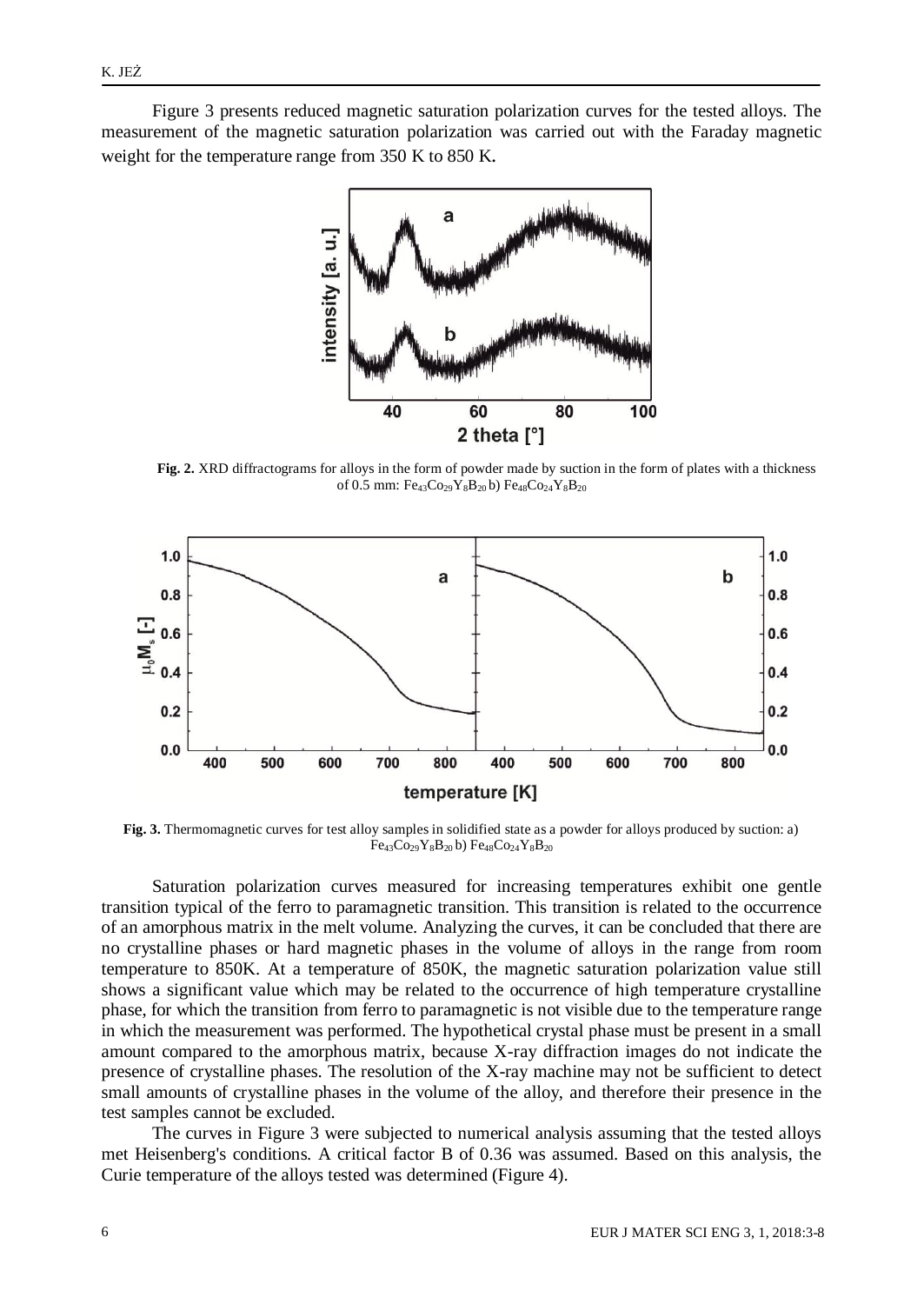

**Fig. 4.** Curie temperature determination for prepared alloys using the suction method a)  $Fe_{43}Co_{29}Y_8B_{20}$  b)  $Fe_{48}Co_{24}Y_8B_{20}$ 

The nature of the amorphous structure makes it very difficult to determine the exact Curie temperature of the alloys. The chaotic arrangement of atoms and the presence of areas with different energy configurations means that the transition from ferro to paramagnetism does not occur for a discrete temperature value, but rather for a certain range of temperature. The calculated value of the Curie temperature of the amorphous matrix is therefore not a discrete value and the possibility of its certain fluctuations depending on the prepared alloy sample should be taken into account. In spite of this, it can certainly be confirmed that the iron content changes at the expense of cobalt to the Curie temperature value.

For the Fe<sub>43</sub>Co<sub>29</sub>Y<sub>8</sub>B<sub>20</sub>alloy the Curie temperature was equal 695K and for Fe<sub>48</sub>Co<sub>24</sub>Y<sub>8</sub>B<sub>20</sub> Curie temperature is 668K.

#### **Conclusions**

The purpose of this work was to produce massive amorphous materials by sucking a liquid alloy into a copper mold. Manufactured alloys with chemical composition  $Fe_{43+x}Co_{29-x}Y_8B_{20}$  where x = 0 or 5proved to be characterized by a good glass transition ability. The amorphous structure of the tested alloys was obtained at the relatively low cooling rate allowed by the applied method of producing fast-cooled alloys (of the order of  $10^2$  K/s). Obtained X-ray diffraction images indicate the amorphous structure of the materials produced. However, differences in the intensity of the amorphous halo indicate a different degree of ordering of atoms in the volume of alloys. The X-ray images shown do not confirm the presence of crystalline phases in the volume of the samples produced. The magnetic saturation polarization as a function of temperature also excludes the presence of low-temperature crystalline phases. The only visible passage from ferro to paramegnetic is related to the amorphous matrix of the samples. The measuring range of the Faraday magnetic balance used does not allow measuring the magnetic saturation polarization at higher temperatures. Above 700K, the magnetization of the samples drops much more slowly than the temperature rises, suggesting the possibility of a crystalline magnetic phase with a Curie temperature higher than 850K. The presence of a hypothetical crystalline phase could be confirmed by using the mӧssbauer spectroscopy and by means of a scanning electron microscope.